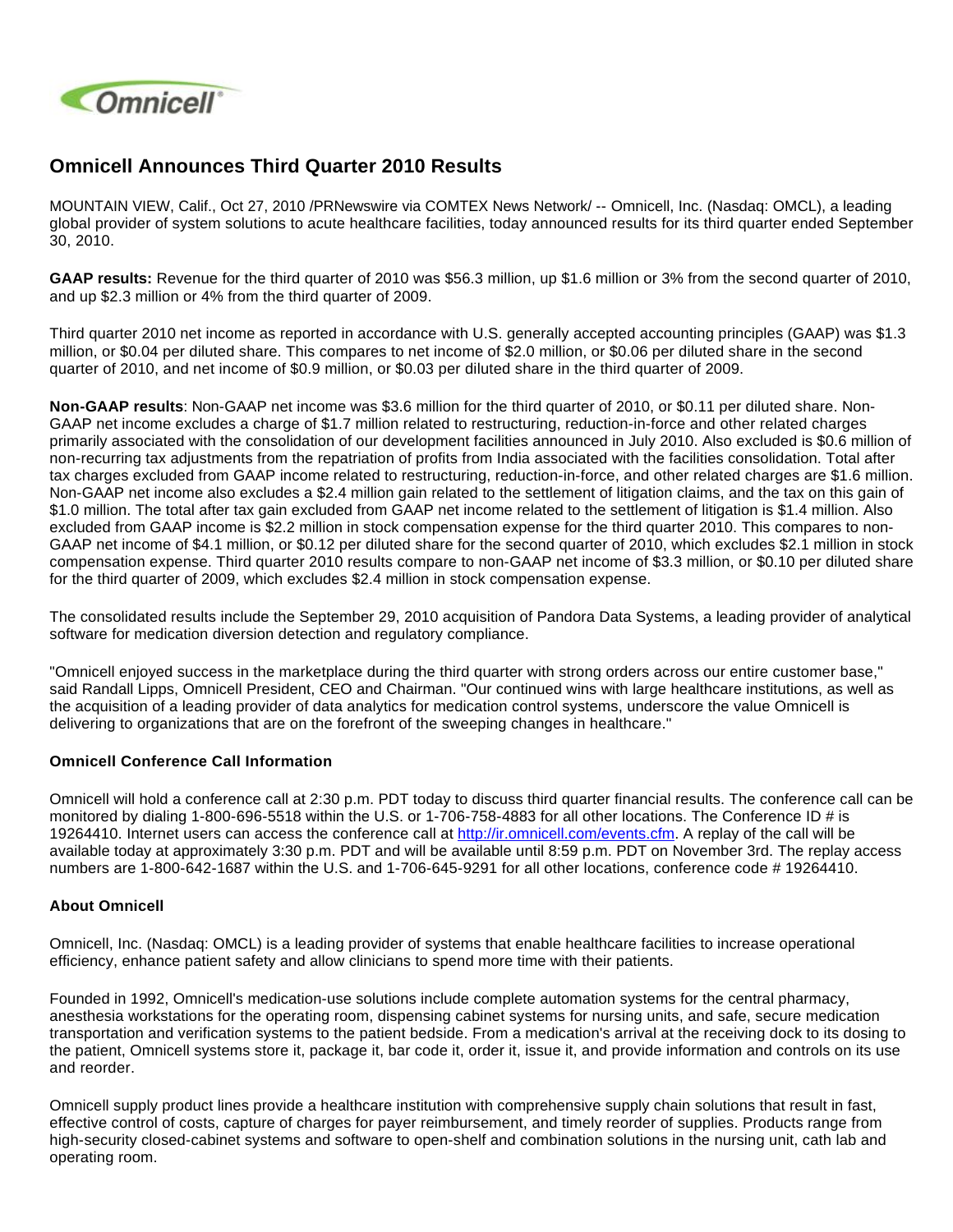For more information, visit www.omnicell.com.

# **Forward-Looking Statements**

To the extent any statements contained in this release deal with information that is not historical, these statements are necessarily forward-looking. As such, they are subject to the occurrence of many events outside Omnicell's control and are subject to various risk factors that could cause actual results to differ materially from those expressed or implied in any forwardlooking statement. The risk factors are described in the Company's Securities and Exchange Commission (SEC) filings and include, without limitation, the unfavorable general economic and market conditions, the tightening in the credit market, the continued growth and acceptance of our products and services and the continued growth of the clinical automation and workflow automation market generally, the potential of increasing competition, the ability of the company to improve sales productivity, to grow product backlog, retain key personnel, cut expenses, manage future changes in revenue levels, develop new products and integrate acquired companies, products or intellectual property in a timely and cost-effective manner. Prospective investors are cautioned not to place undue reliance on forward-looking statements.

# **Use of Non-GAAP Financial Information**

This press release contains financial measures that are not calculated in accordance with U.S. generally accepted accounting principles (GAAP). Our management evaluates and makes operating decisions using various performance measures. In addition to Omnicell's GAAP results, we also consider non-GAAP gross profit, non-GAAP operating expenses, non-GAAP net income, and non-GAAP earnings per diluted share. Additionally, we calculate Adjusted EBITDA (another non-GAAP measure) by means of adjustments to GAAP Net Income. These non-GAAP results should not be considered as an alternative to gross profit, operating expenses, net income, earnings per diluted share, or any other performance measure derived in accordance with GAAP. We present these non-GAAP results because we consider them to be important supplemental measures of Omnicell's performance.

Our non-GAAP gross profit, non-GAAP operating expenses, non-GAAP net income, and non-GAAP earnings per diluted share are exclusive of certain items to facilitate management's review of the comparability of Omnicell's core operating results on a period to period basis because such items are not related to Omnicell's ongoing core operating results as viewed by management. We define our "core operating results" as those revenues recorded in a particular period and the expenses incurred within that period that directly drive operating income in that period. Management uses these non-GAAP financial measures in making operating decisions because, in addition to meaningful supplemental information regarding operating performance, the measures give us a better understanding of how we should invest in research and development, fund infrastructure growth and evaluate the effectiveness of marketing strategies. In calculating the above non-GAAP results, management specifically adjusted for the following excluded items:

a) Stock-based compensation expense impact of Accounting Standards Codification (ASC) 718. We recognize equity planrelated compensation expenses, which represents the fair value of all share-based payments to employees, including grants of employee stock options, as required under ASC 718, "Stock Compensation".

b) Restructuring charges In the third quarter of 2010 we incurred charges for restructuring and impairment in executing our plan for consolidation of our Bangalore, India and Woodlands, Texas offices with our California and Tennessee facilities. These charges consisted of severance for departing employees and relocation benefits for transferring employees, exit and disposal costs related to the closed facilities, and impairment of abandoned leasehold improvements. In the first quarter of 2009, we incurred charges for employee severance in connection with a reduction in force, which was designed to align our cost structure with current business expectations. The financial impact of these charges is excluded from our non-GAAP results as they are considered to be infrequent in nature, they are not expected to occur in the ordinary course of business, and are not used for the purpose of evaluating the company's core performance.

c) Reduction-in-force and other exit related charges. In the third quarter of 2010 we conducted a small reduction-in-force to rebalance the required workforce by function to our current business environment. Additionally, we incurred lease termination costs and leasehold improvement impairment costs (upon abandonment) in connection with merging our Lebanon, Tennessee office with our office in Nashville.

d) Litigation Settlement. In the third quarter of 2010 we settled two pending litigations with Flo Healthcare LLC (now part of InterMetro Industries Corporation), paid InterMetro \$2.65 million, and entered into a patent cross-license agreement with InterMetro, wherein Omnicell received an ongoing license to the patent at issue in the suits, and InterMetro received licenses to two Omnicell patents. The parties then jointly filed for dismissal of the cases. The resulting credit to third quarter 2010 Selling general and administrative expense reflects the true-up for the settlement with release of the liability in excess of the amounts settled.

e) Taxes on repatriated foreign earnings. In the third quarter of 2010, the closure of our Bangalore, India office, resulted in a charge for repatriation taxes and a valuation allowance against deferred tax assets.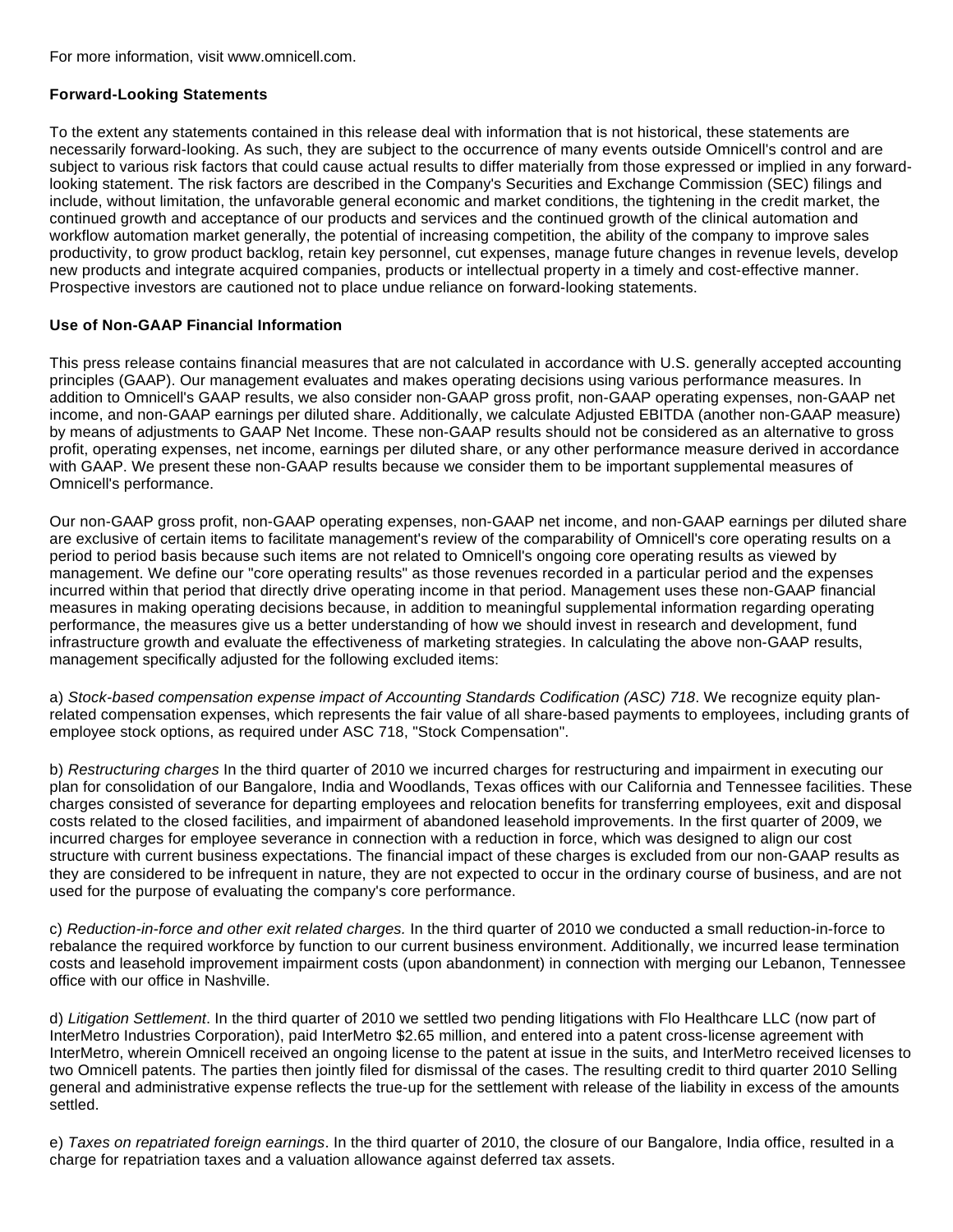Management adjusts for the above items because management believes that, in general, these items possess one or more of the following characteristics: their magnitude and timing is largely outside of Omnicell's control; they are unrelated to the ongoing operation of the business in the ordinary course; they are unusual and we do not expect them to occur in the ordinary course of business; or they are non-operational, or non-cash expenses involving stock option grants.

We believe that the presentation of these non-GAAP financial measures is warranted for several reasons:

1) Such non-GAAP financial measures provide an additional analytical tool for understanding Omnicell's financial performance by excluding the impact of items which may obscure trends in the core operating results of the business;

2) Since we have historically reported non-GAAP results to the investment community, we believe the inclusion of non-GAAP numbers provides consistency and enhances investors' ability to compare our performance across financial reporting periods;

3) These non-GAAP financial measures are employed by Omnicell's management in its own evaluation of performance and are utilized in financial and operational decision making processes, such as budget planning and forecasting; and

4) These non-GAAP financial measures facilitate comparisons to the operating results of other companies in our industry, which use similar financial measures to supplement their GAAP results, thus enhancing the perspective of investors who wish to utilize such comparisons in their analysis of our performance.

Set forth below are additional reasons why share-based compensation expense related to ASC 718 is excluded from our non-GAAP financial measures:

i) While share-based compensation calculated in accordance with ASC 718 constitutes an ongoing and recurring expense of Omnicell, it is not an expense that requires cash settlement by Omnicell. We therefore exclude these charges for purposes of evaluating core operating results. Thus, our non-GAAP measurements are presented exclusive of stock-based compensation expense to assist management and investors in evaluating our core operating results.

ii) We present ASC 718 share-based payment compensation expense in our reconciliation of non-GAAP financial measures on a pre-tax basis because the exact tax differences related to the timing and deductibility of share-based compensation, under ASC 718, are dependent upon the trading price of Omnicell's common stock and the timing and exercise by employees of their stock options. As a result of these timing and market uncertainties the tax effect related to share-based compensation expense would be inconsistent in amount and frequency and is therefore excluded from our non-GAAP results.

Our Adjusted EBITDA calculation is defined as earnings before interest income and expense, taxes, depreciation and amortization, and non-cash expenses, including ASC 718 stock compensation expense.

As stated above, we present non-GAAP financial measures because we consider them to be important supplemental measures of performance. However, non-GAAP financial measures have limitations as an analytical tool and should not be considered in isolation or as a substitute for Omnicell's GAAP results. In the future, we expect to incur expenses similar to certain of the non-GAAP adjustments described above and expect to continue reporting non-GAAP financial measures excluding such items. Some of the limitations in relying on non-GAAP financial measures are:

- Omnicell's stock option and stock purchase plans are important components of incentive compensation arrangements and will be reflected as expenses in Omnicell's GAAP results for the foreseeable future under ASC 718.
- Other companies, including other companies in Omnicell's industry, may calculate non-GAAP financial measures differently than Omnicell, limiting their usefulness as a comparative measure.

Pursuant to the requirements of SEC Regulation G, a detailed reconciliation between Omnicell's non-GAAP and GAAP financial results is set forth in the financial tables at the end of this press release. Investors are advised to carefully review and consider this information strictly as a supplement to the GAAP results that are contained in this press release and in Omnicell's SEC filings.

OMCL-E

 Omnicell, Inc. Condensed Consolidated Statements of Operations (in thousands, except per share data, unaudited)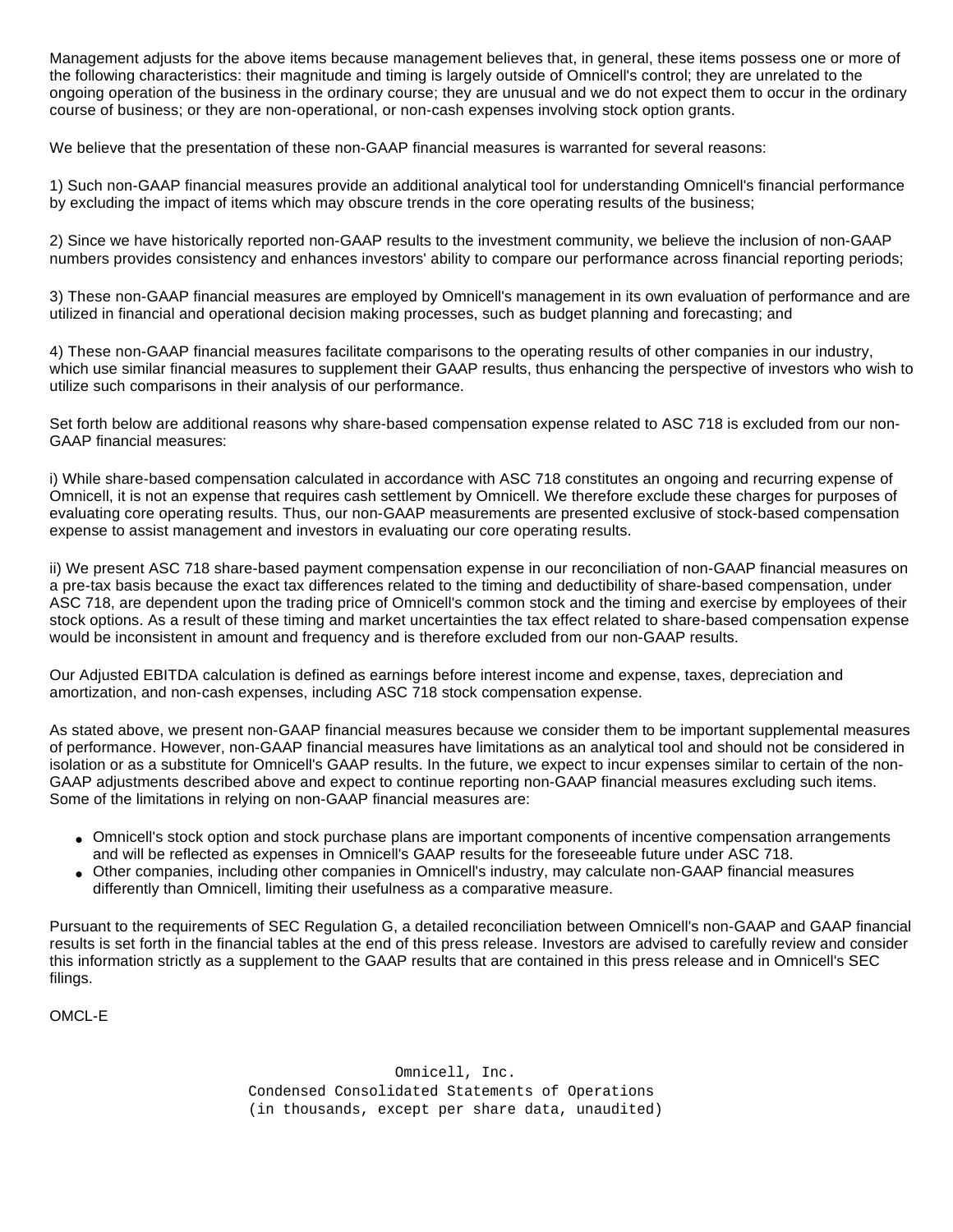#### Three Months Ended

|                                         |                         | --------------                                                                                                                                                                                                                                                                                                                                                                               |                         |
|-----------------------------------------|-------------------------|----------------------------------------------------------------------------------------------------------------------------------------------------------------------------------------------------------------------------------------------------------------------------------------------------------------------------------------------------------------------------------------------|-------------------------|
|                                         | September<br>---------- | 30, June 30, 30,<br>-----------                                                                                                                                                                                                                                                                                                                                                              | September<br>---------- |
|                                         | 2010                    | 2010 2009                                                                                                                                                                                                                                                                                                                                                                                    |                         |
|                                         | $- - - -$               | $\frac{1}{2} \frac{1}{2} \frac{1}{2} \frac{1}{2} \frac{1}{2} \frac{1}{2} \frac{1}{2} \frac{1}{2} \frac{1}{2} \frac{1}{2} \frac{1}{2} \frac{1}{2} \frac{1}{2} \frac{1}{2} \frac{1}{2} \frac{1}{2} \frac{1}{2} \frac{1}{2} \frac{1}{2} \frac{1}{2} \frac{1}{2} \frac{1}{2} \frac{1}{2} \frac{1}{2} \frac{1}{2} \frac{1}{2} \frac{1}{2} \frac{1}{2} \frac{1}{2} \frac{1}{2} \frac{1}{2} \frac{$ | $- - - -$               |
| Revenues:<br>Product                    |                         | $$43,241$ $$42,023$ $$42,854$                                                                                                                                                                                                                                                                                                                                                                |                         |
| Services and other revenues             |                         | 13,045 12,670                                                                                                                                                                                                                                                                                                                                                                                | 11,103                  |
|                                         |                         | -------                                                                                                                                                                                                                                                                                                                                                                                      |                         |
| Total revenue                           | $- - - - - -$           | 56,286 54,693                                                                                                                                                                                                                                                                                                                                                                                | 53,957<br>$- - - - - -$ |
| Cost of revenues:                       |                         |                                                                                                                                                                                                                                                                                                                                                                                              |                         |
| Cost of product revenues                | 19,449                  | 19,009                                                                                                                                                                                                                                                                                                                                                                                       | 20,087                  |
| Cost of services and other              |                         |                                                                                                                                                                                                                                                                                                                                                                                              |                         |
| revenues                                | 6,698                   | 6,816                                                                                                                                                                                                                                                                                                                                                                                        | 6,621                   |
| Restructuring charges                   | 39                      |                                                                                                                                                                                                                                                                                                                                                                                              |                         |
|                                         | $---$                   | $- - - -$                                                                                                                                                                                                                                                                                                                                                                                    | $---$                   |
| Total cost of revenues                  | 26,186                  | 25,825                                                                                                                                                                                                                                                                                                                                                                                       | 26,708                  |
|                                         | ------                  | ------                                                                                                                                                                                                                                                                                                                                                                                       | ------                  |
|                                         |                         |                                                                                                                                                                                                                                                                                                                                                                                              |                         |
| Gross profit                            | 30,100                  | 28,868                                                                                                                                                                                                                                                                                                                                                                                       | 27,249                  |
| Operating expenses:                     |                         |                                                                                                                                                                                                                                                                                                                                                                                              |                         |
| Research and development                | 6,089                   | 4,950                                                                                                                                                                                                                                                                                                                                                                                        | 4,981                   |
| Selling, general, and                   |                         |                                                                                                                                                                                                                                                                                                                                                                                              |                         |
| administrative                          | 19,851                  | 20,426                                                                                                                                                                                                                                                                                                                                                                                       | 21,324                  |
| Restructuring charges                   | 1,157                   |                                                                                                                                                                                                                                                                                                                                                                                              |                         |
|                                         |                         | $\sim$ $   -$                                                                                                                                                                                                                                                                                                                                                                                | $\qquad \qquad - -$     |
| Total operating expenses                | 27,097<br>-------       | 25,376<br>------                                                                                                                                                                                                                                                                                                                                                                             | 26,305<br>$- - - - - -$ |
| Income (loss) from operations           | 3,003                   | 3,492                                                                                                                                                                                                                                                                                                                                                                                        | 944                     |
| Other income and expense, net           | 159                     | 53                                                                                                                                                                                                                                                                                                                                                                                           | - 56                    |
|                                         | $\qquad \qquad - -$     | $---$                                                                                                                                                                                                                                                                                                                                                                                        | $\qquad \qquad - -$     |
| Income (loss) before                    |                         |                                                                                                                                                                                                                                                                                                                                                                                              |                         |
| provision for                           | 3,162                   | 3,545                                                                                                                                                                                                                                                                                                                                                                                        | 1,000                   |
| (benefit from) income taxes             |                         |                                                                                                                                                                                                                                                                                                                                                                                              |                         |
| Provision for (benefit from)            |                         |                                                                                                                                                                                                                                                                                                                                                                                              |                         |
| income taxes                            | 1,886                   | 1,580                                                                                                                                                                                                                                                                                                                                                                                        | 146                     |
|                                         | $- - - - -$             | $- - - - -$                                                                                                                                                                                                                                                                                                                                                                                  |                         |
| Net income (loss)                       | \$1,276                 | \$1,965                                                                                                                                                                                                                                                                                                                                                                                      | \$854                   |
|                                         | $======$                | ======                                                                                                                                                                                                                                                                                                                                                                                       | $=$ $=$ $=$ $=$         |
| Net income (loss) per share:            |                         |                                                                                                                                                                                                                                                                                                                                                                                              |                         |
| Basic                                   | \$0.04                  | \$0.06                                                                                                                                                                                                                                                                                                                                                                                       | \$0.03                  |
| Diluted                                 | \$0.04                  | \$0.06                                                                                                                                                                                                                                                                                                                                                                                       | \$0.03                  |
| Weighted average shares<br>outstanding: |                         |                                                                                                                                                                                                                                                                                                                                                                                              |                         |
| Basic                                   | 32,822                  | 32,567                                                                                                                                                                                                                                                                                                                                                                                       | 31,704                  |
| Diluted                                 | 33,540                  | 33,452                                                                                                                                                                                                                                                                                                                                                                                       | 32,380                  |
|                                         |                         |                                                                                                                                                                                                                                                                                                                                                                                              |                         |

 Nine Months Ended ----------------- September September  $30,$   $30,$  ---------- ---------- 2010 2009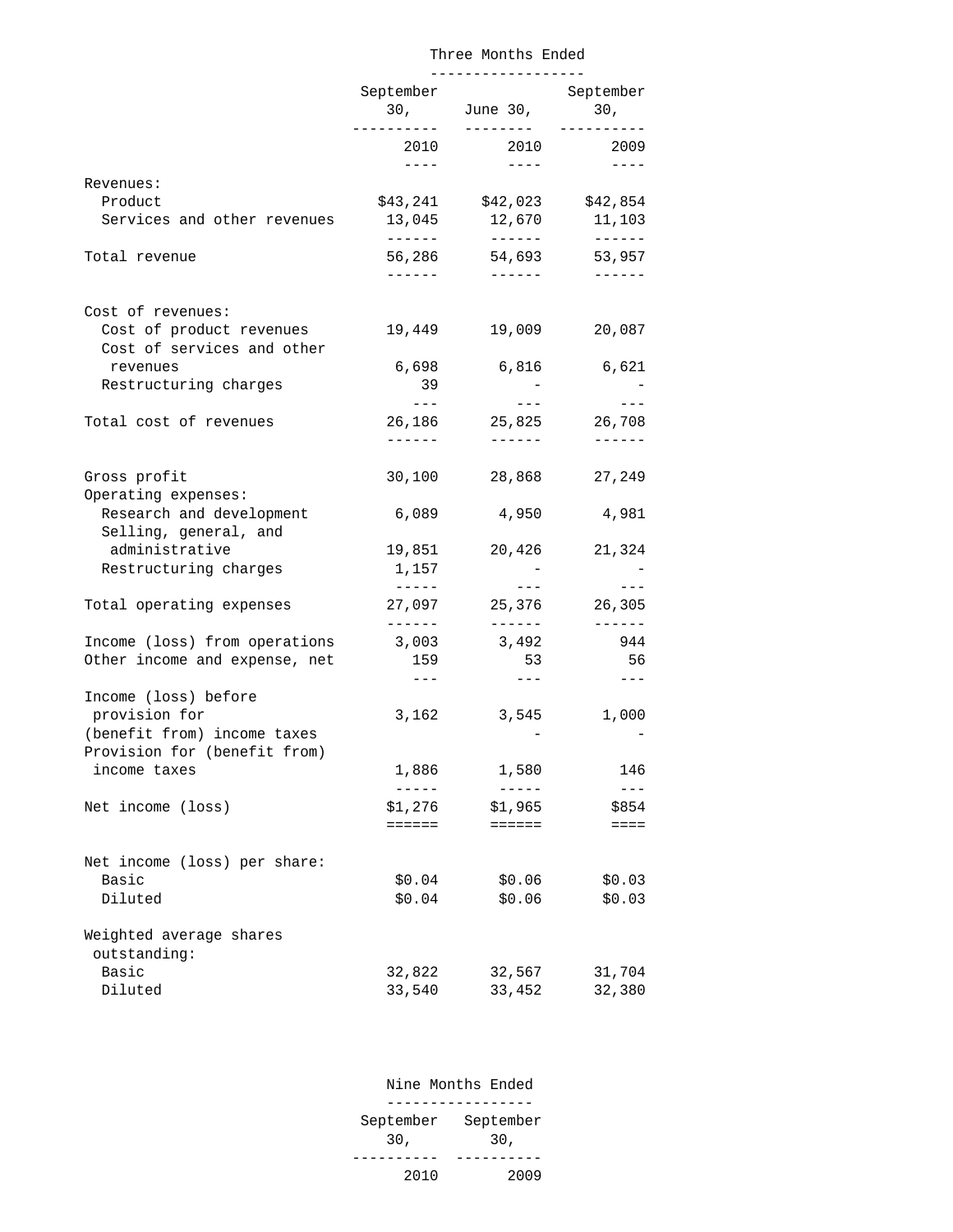|                                                        | - - - -               | - - - -                 |
|--------------------------------------------------------|-----------------------|-------------------------|
| Revenues:                                              |                       |                         |
| Product                                                | \$127,559             | \$127,221               |
| Services and other revenues                            | 37,580<br>------      | 31,583<br>$- - - - - -$ |
| Total revenue                                          | 165,139               | 158,804                 |
|                                                        |                       | -------                 |
| Cost of revenues:                                      |                       |                         |
| Cost of product revenues<br>Cost of services and other | 57,723                | 59,542                  |
| revenues                                               | 20,823                | 20,055                  |
| Restructuring charges                                  | 39                    | 1,209<br>$- - - - -$    |
| Total cost of revenues                                 | $---$<br>78,585       | 80,806                  |
|                                                        | ------                | ------                  |
| Gross profit                                           | 86,554                | 77,998                  |
| Operating expenses:                                    |                       |                         |
| Research and development<br>Selling, general, and      | 15,604                | 13,532                  |
| administrative                                         | 61,789                | 63,861                  |
| Restructuring charges                                  | 1,157                 | 1,315                   |
| Total operating expenses                               | $- - - - -$<br>78,550 | $- - - - - -$<br>78,708 |
|                                                        | ------                | -------                 |
| Income (loss) from operations                          | 8,004                 | (710)                   |
| Other income and expense, net                          | 286<br>$---$          | 433<br>$---$            |
| Income (loss) before                                   |                       |                         |
| provision for                                          | 8,290                 | (277)                   |
| (benefit from) income taxes                            |                       |                         |
| Provision for (benefit from)<br>income taxes           | 4,070                 | (165)                   |
|                                                        | $- - - - -$           | $- - - - -$             |
| Net income (loss)                                      | \$4,220               | \$(112)                 |
|                                                        | ======                | $=====$                 |
| Net income (loss) per share:                           |                       |                         |
| Basic                                                  | \$0.13                | \$ (0.00)               |
| Diluted                                                | \$0.13                | \$(0.00)                |
| Weighted average shares                                |                       |                         |
| outstanding:                                           |                       |                         |
| Basic                                                  | 32,534                | 31,578                  |
| Diluted                                                | 33,383                | 31,578                  |

# Omnicell, Inc. Condensed Consolidated Balance Sheets (In thousands)

| December    | September   |
|-------------|-------------|
| 31,         | 30,         |
| 2009        | 2010        |
| ---         | _ _ _       |
| <u>، به</u> | (unaudited) |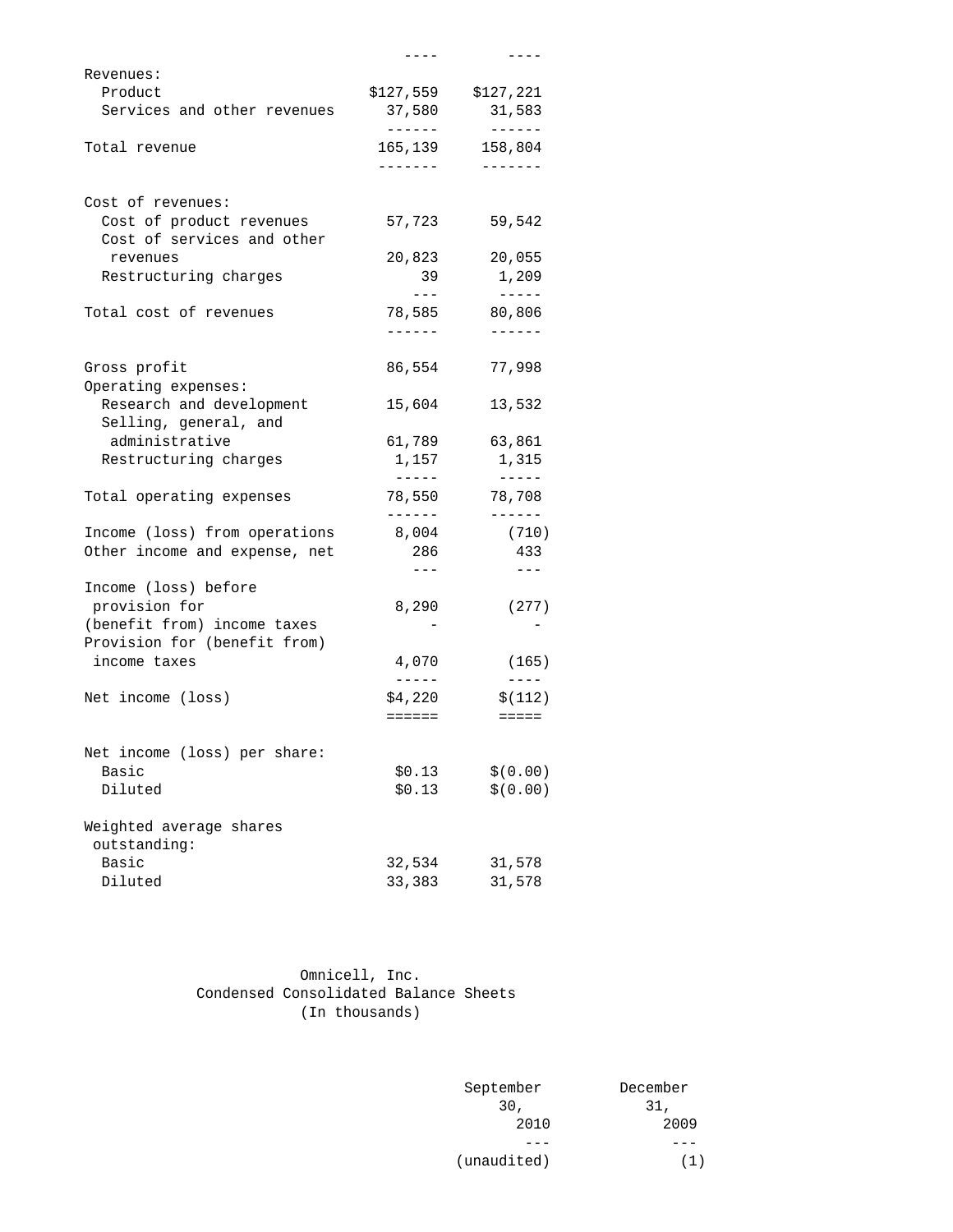|  | ASSETS |
|--|--------|
|--|--------|

| Current assets:                      |                                                                                                                                                                                                                                                                                                                                                                                                           |                            |
|--------------------------------------|-----------------------------------------------------------------------------------------------------------------------------------------------------------------------------------------------------------------------------------------------------------------------------------------------------------------------------------------------------------------------------------------------------------|----------------------------|
| Cash and cash equivalents            | \$178,625                                                                                                                                                                                                                                                                                                                                                                                                 | \$169,230                  |
| Accounts receivable, net             | 45,070                                                                                                                                                                                                                                                                                                                                                                                                    | 40,826                     |
| Inventories                          | 9,345                                                                                                                                                                                                                                                                                                                                                                                                     | 10,502                     |
| Prepaid expenses                     | 11,198                                                                                                                                                                                                                                                                                                                                                                                                    | 8,780                      |
| Deferred tax assets                  | 15,247                                                                                                                                                                                                                                                                                                                                                                                                    | 15,247                     |
| Other current assets                 | 6,596                                                                                                                                                                                                                                                                                                                                                                                                     | 6,159                      |
| Total current assets                 | $- - - - - -$<br>266,081                                                                                                                                                                                                                                                                                                                                                                                  | $- - - - -$<br>250,744     |
| Property and equipment, net          | 13,512                                                                                                                                                                                                                                                                                                                                                                                                    | 13,209                     |
| Non-current net investment in sales- |                                                                                                                                                                                                                                                                                                                                                                                                           |                            |
| type leases                          | 9,630                                                                                                                                                                                                                                                                                                                                                                                                     | 10,104                     |
| Goodwill                             | 28,651                                                                                                                                                                                                                                                                                                                                                                                                    | 24,982                     |
| Other intangible assets              | 5,164                                                                                                                                                                                                                                                                                                                                                                                                     | 4,233                      |
| Non-current deferred tax assets      | 8,089                                                                                                                                                                                                                                                                                                                                                                                                     | 9,666                      |
| Other assets                         | 8,610                                                                                                                                                                                                                                                                                                                                                                                                     | 9,322                      |
| Total assets                         | $\frac{1}{2} \frac{1}{2} \frac{1}{2} \frac{1}{2} \frac{1}{2} \frac{1}{2} \frac{1}{2} \frac{1}{2} \frac{1}{2} \frac{1}{2} \frac{1}{2} \frac{1}{2} \frac{1}{2} \frac{1}{2} \frac{1}{2} \frac{1}{2} \frac{1}{2} \frac{1}{2} \frac{1}{2} \frac{1}{2} \frac{1}{2} \frac{1}{2} \frac{1}{2} \frac{1}{2} \frac{1}{2} \frac{1}{2} \frac{1}{2} \frac{1}{2} \frac{1}{2} \frac{1}{2} \frac{1}{2} \frac{$<br>\$339,737 | $\frac{1}{2}$<br>\$322,260 |
|                                      | <b>EBBEBBBB</b>                                                                                                                                                                                                                                                                                                                                                                                           | $=$ = = = = = = =          |
| LIABILITIES AND STOCKHOLDERS' EQUITY |                                                                                                                                                                                                                                                                                                                                                                                                           |                            |
| Current liabilities:                 |                                                                                                                                                                                                                                                                                                                                                                                                           |                            |
| Accounts payable                     | 13,695                                                                                                                                                                                                                                                                                                                                                                                                    | \$10,313                   |
| Accrued compensation                 | 6,747                                                                                                                                                                                                                                                                                                                                                                                                     | 8,095                      |
| Accrued liabilities                  | 8,900                                                                                                                                                                                                                                                                                                                                                                                                     | 11,997                     |
| Deferred service revenue             | 15,881                                                                                                                                                                                                                                                                                                                                                                                                    | 14,457                     |
| Deferred gross profit                | 12,521                                                                                                                                                                                                                                                                                                                                                                                                    | 13,689                     |
| Total current liabilities            | $- - - - - -$<br>57,744                                                                                                                                                                                                                                                                                                                                                                                   | $- - - - - -$<br>58,551    |
| Long-term deferred service revenue   | 19,169                                                                                                                                                                                                                                                                                                                                                                                                    | 20,810                     |
| Other long-term liabilities          | 886                                                                                                                                                                                                                                                                                                                                                                                                       | 595                        |
| Total liabilities                    | $---$<br>77,799                                                                                                                                                                                                                                                                                                                                                                                           | $- - -$<br>79,956          |
| Stockholders' equity:                |                                                                                                                                                                                                                                                                                                                                                                                                           |                            |
| Total stockholders' equity           | 261,938                                                                                                                                                                                                                                                                                                                                                                                                   | 242,304                    |
|                                      | --------                                                                                                                                                                                                                                                                                                                                                                                                  | -------                    |
| Total liabilities and stockholders'  |                                                                                                                                                                                                                                                                                                                                                                                                           |                            |
| equity                               | \$339,737                                                                                                                                                                                                                                                                                                                                                                                                 | \$322,260                  |
|                                      | ========                                                                                                                                                                                                                                                                                                                                                                                                  | $=$ = = = = = = =          |

 (1) Information derived from our December 31, 2009 audited Consolidated Financial Statements.

> Omnicell, Inc. Reconciliation of GAAP to Non-GAAP (In thousands, except per share data, unaudited)

> > Three months ended ------------------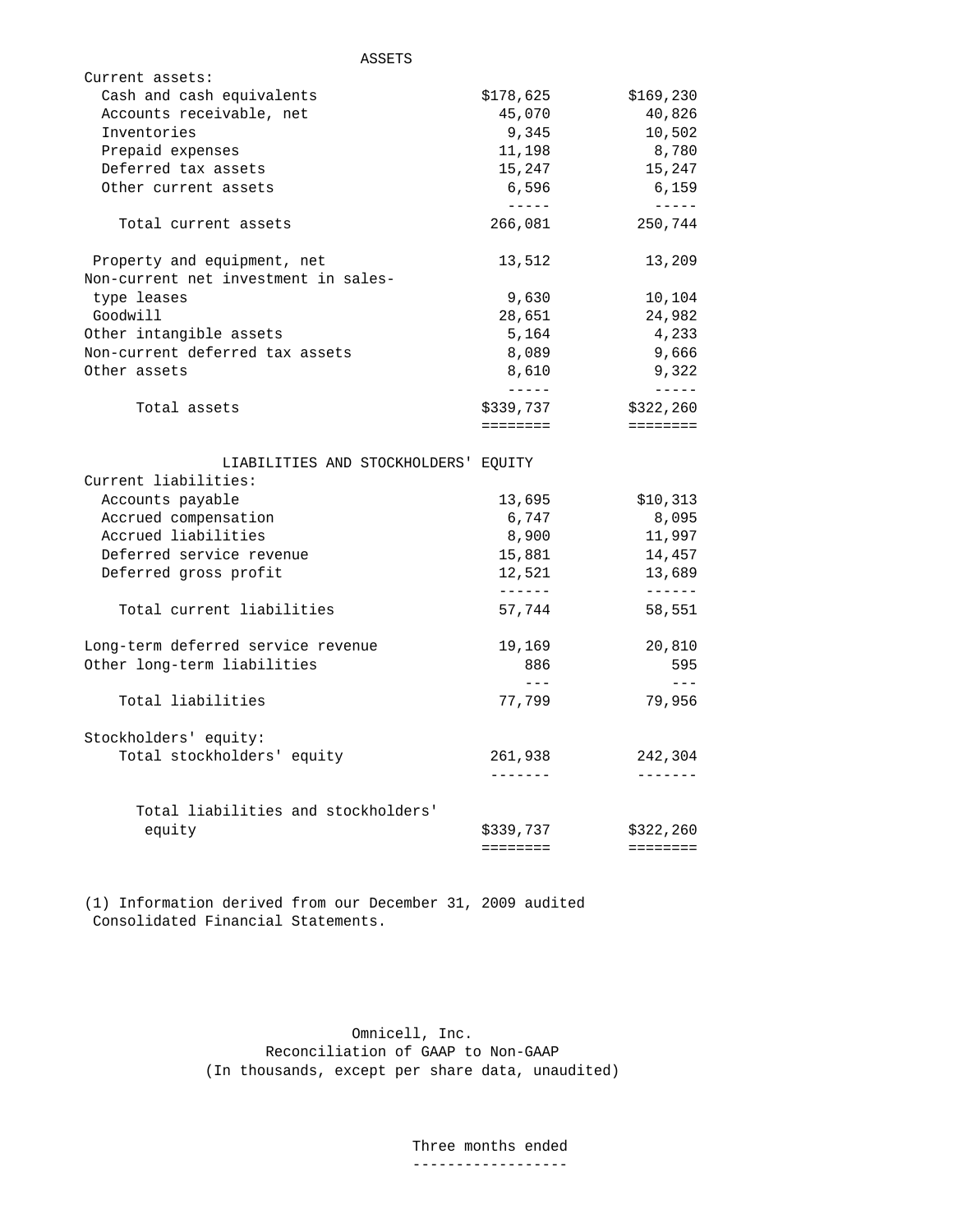|                                                   |                      | September 30,<br>2010<br>------------ |                      | June 30, 2010<br>------------- |
|---------------------------------------------------|----------------------|---------------------------------------|----------------------|--------------------------------|
|                                                   |                      | Net Earnings<br>per                   |                      | Net Earnings<br>per            |
|                                                   | _______              | income share-<br>diluted              | -------              | income share-<br>diluted       |
| GAAP                                              |                      | --------<br>$$1,276$ $$0.04$          |                      | _______<br>$$1,965$ $$0.06$    |
| Non-GAAP adjustments:<br>Restructuring cost       |                      |                                       |                      |                                |
| Gross profit                                      | 39                   |                                       |                      |                                |
| Operating expenses                                | 1,157                |                                       |                      |                                |
| Reduction-in-force,                               |                      |                                       |                      |                                |
| other exit related<br>charges                     |                      |                                       |                      |                                |
| Gross profit                                      | 285                  |                                       |                      |                                |
| Operating expenses                                | 219                  |                                       |                      |                                |
| Litigation settlement                             |                      |                                       |                      |                                |
| (operating expense)                               | (2, 439)<br>------   |                                       |                      |                                |
| Subtotal pretax                                   |                      |                                       |                      |                                |
| adjustments<br>Income tax effect of               | (739)                |                                       |                      |                                |
| non-GAAP adjustments<br>Taxes on repatriated      | 326                  |                                       |                      |                                |
| foreign earnings                                  | 574                  |                                       |                      |                                |
| ASC 718 share-based<br>compensation<br>adjustment |                      |                                       |                      |                                |
| Gross profit                                      | 293                  |                                       | 363                  |                                |
| Operating expenses                                | 1,905<br>$- - - - -$ |                                       | 1,734<br>$- - - - -$ |                                |
| Total after tax                                   |                      |                                       |                      |                                |
| adjustments                                       | 2,359                | 0.07                                  | 2,097                | 0.06                           |
| Non-GAAP                                          | \$3,635              | \$0.11                                | \$4,062              | \$0.12                         |
|                                                   | ======               | $=$ $=$ $=$ $=$                       | ======               | =====                          |

|                                                                                                                                                                                                                                | Three months ended    |                 |
|--------------------------------------------------------------------------------------------------------------------------------------------------------------------------------------------------------------------------------|-----------------------|-----------------|
|                                                                                                                                                                                                                                | September 30,<br>2009 |                 |
|                                                                                                                                                                                                                                | Net                   | Earnings<br>per |
|                                                                                                                                                                                                                                | income                | share-          |
|                                                                                                                                                                                                                                |                       | diluted         |
|                                                                                                                                                                                                                                |                       |                 |
| GAAP                                                                                                                                                                                                                           | \$854                 | \$0.03          |
| Non-GAAP adjustments:                                                                                                                                                                                                          |                       |                 |
| The second contract of the second contract of the second second second second second second second second second second second second second second second second second second second second second second second second seco |                       |                 |

 Non-GAAP adjustments: Restructuring cost Gross profit Operating expenses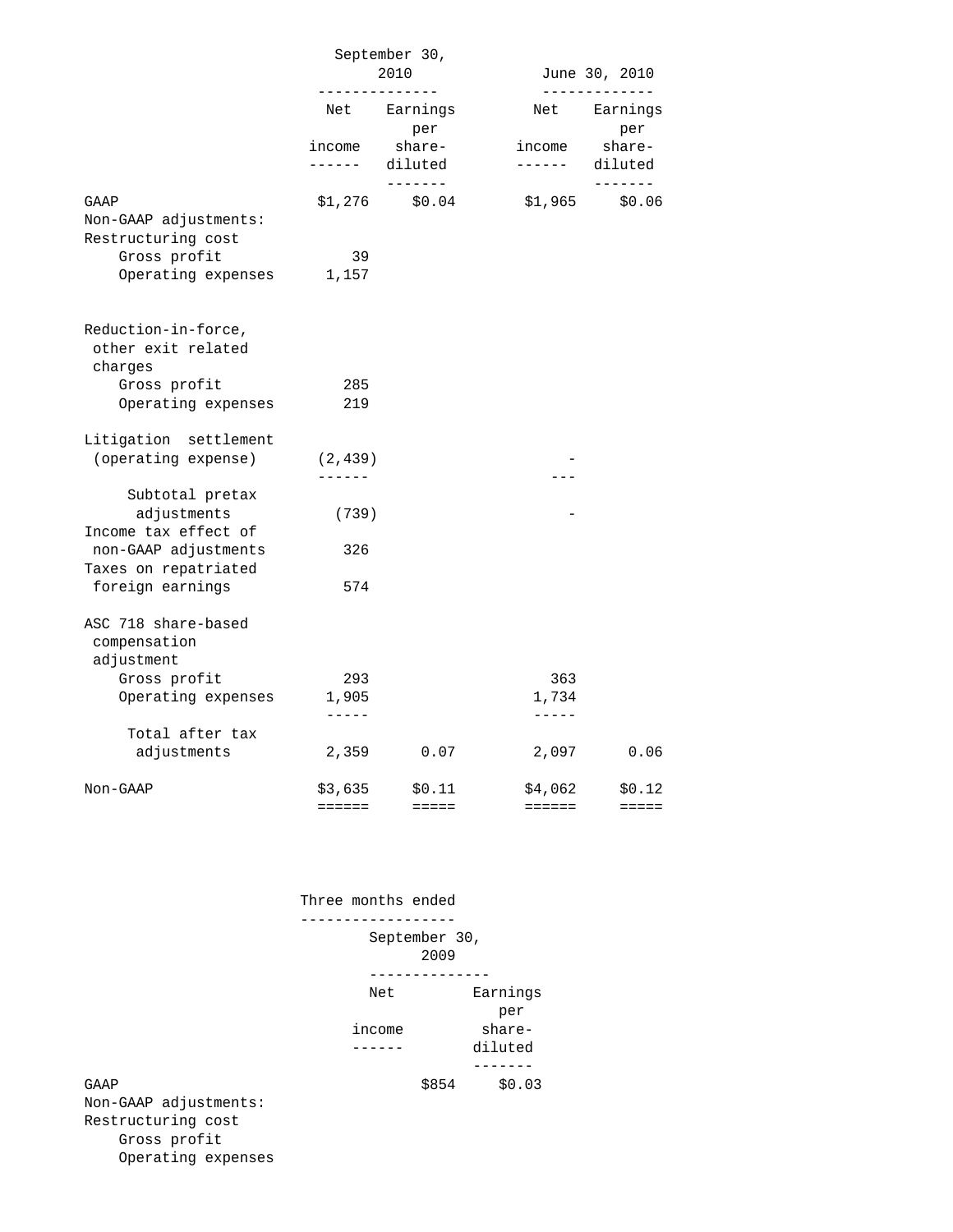| Reduction-in-force,<br>other exit related<br>charges<br>Gross profit<br>Operating expenses |         |                 |
|--------------------------------------------------------------------------------------------|---------|-----------------|
| Litigation settlement<br>(operating expense)                                               |         |                 |
|                                                                                            |         |                 |
| Subtotal pretax<br>adjustments                                                             |         |                 |
| Income tax effect of                                                                       |         |                 |
| non-GAAP adjustments                                                                       |         |                 |
| Taxes on repatriated<br>foreign earnings                                                   |         |                 |
| ASC 718 share-based                                                                        |         |                 |
| compensation<br>adjustment                                                                 |         |                 |
| Gross profit                                                                               | 360     |                 |
| Operating expenses                                                                         | 2,053   |                 |
|                                                                                            |         |                 |
| Total after tax                                                                            |         |                 |
| adjustments                                                                                | 2,413   | 0.07            |
| $Non-GARD$                                                                                 | \$3,267 | \$0.10          |
|                                                                                            | ======  | $=$ $=$ $=$ $=$ |

 Omnicell, Inc. Reconciliation of GAAP to Non-GAAP (In thousands, except per share data, unaudited)

|                                                     | Nine months ended |                            |                |                          |
|-----------------------------------------------------|-------------------|----------------------------|----------------|--------------------------|
|                                                     |                   | September 30,<br>2010      |                | September 30,<br>2009    |
|                                                     |                   | ----------<br>Net Earnings | Net            | Earnings                 |
|                                                     | income            | per<br>share-              | Income         | $(\texttt{loss})$        |
|                                                     |                   | diluted                    | (loss)         | per<br>share-<br>diluted |
| GAAP<br>Non-GAAP adjustments:<br>Restructuring cost | \$4,220           | \$0.13                     | \$ (112)       | $\zeta -$                |
| Gross profit<br>Operating expenses                  | 39<br>1,157       |                            | 1,209<br>1,315 |                          |

 Reduction-in-force, other exit related charges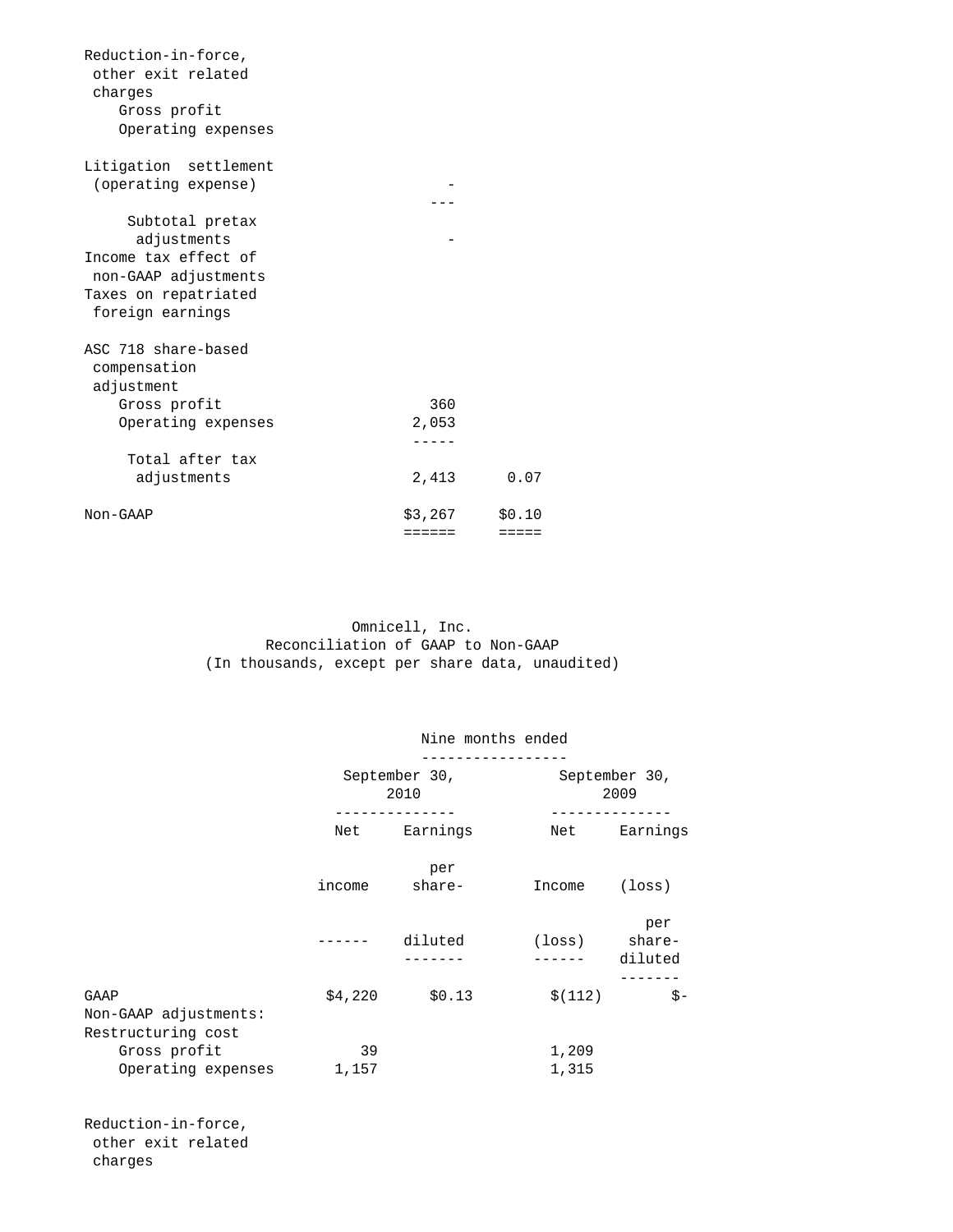| Gross profit            | 285      |                 |                     |                 |
|-------------------------|----------|-----------------|---------------------|-----------------|
| Operating expenses      | 219      |                 |                     |                 |
| Litigation settlement   |          |                 |                     |                 |
| (operating expense)     | (2, 439) |                 |                     |                 |
|                         |          |                 |                     |                 |
| Subtotal pretax         |          |                 |                     |                 |
| adjustments             | (739)    |                 | 2,524               |                 |
| Income tax effect of    |          |                 |                     |                 |
| non-GAAP adjustments    | 326      |                 | (991)               |                 |
| Taxes on repatriated    |          |                 |                     |                 |
| foreign earnings        | 574      |                 |                     |                 |
| ASC 718 share-based     |          |                 |                     |                 |
| compensation adjustment |          |                 |                     |                 |
| Gross profit            | 977      |                 | 1,026               |                 |
| Operating expenses      | 5,474    |                 | 6,245               |                 |
|                         |          |                 |                     |                 |
| Total after tax         |          |                 |                     |                 |
| adjustments             | 6,612    | 0.19            | 8,804               | 0.28            |
|                         |          |                 |                     |                 |
| Non-GAAP                | \$10,832 | \$0.32          | \$8,692             | \$0.28          |
|                         | =======  | $=$ $=$ $=$ $=$ | $=$ $=$ $=$ $=$ $=$ | $=$ $=$ $=$ $=$ |

 OMNICELL, INC. CALCULATION OF ADJUSTED EBITDA (1) (In thousands)

|                               |          | Three Months Ended                               |             |
|-------------------------------|----------|--------------------------------------------------|-------------|
|                               |          | September September<br>30, June 30,<br>2010 2010 | 30,<br>2009 |
| GAAP net income (loss)        |          | $$1,276$ $$1,965$                                | \$854       |
| Add back:                     |          |                                                  |             |
| ASC 718 stock compensation    |          |                                                  |             |
| expense                       |          | 2,198 2,097                                      | 2,413       |
| Restructuring charges         | 1,196    |                                                  |             |
| Reduction-in-force, other     |          |                                                  |             |
| exit related charges          | 504      |                                                  |             |
| Litigation settlement         | (2, 439) |                                                  |             |
| Interest                      |          | $(181)$ (88)                                     | (108)       |
| Depreciation and amortization |          |                                                  |             |
| expense                       |          | 2,188 2,178                                      | 2,297       |
| Income tax expense (benefit)  |          | 1,886 1,580                                      | 146         |
|                               |          |                                                  | $- - -$     |
| Non-GAAP adjusted EBITDA (1)  | \$6,628  | \$7,732                                          | \$5,602     |
|                               | ======   | $=$ $=$ $=$ $=$ $=$                              | ======      |